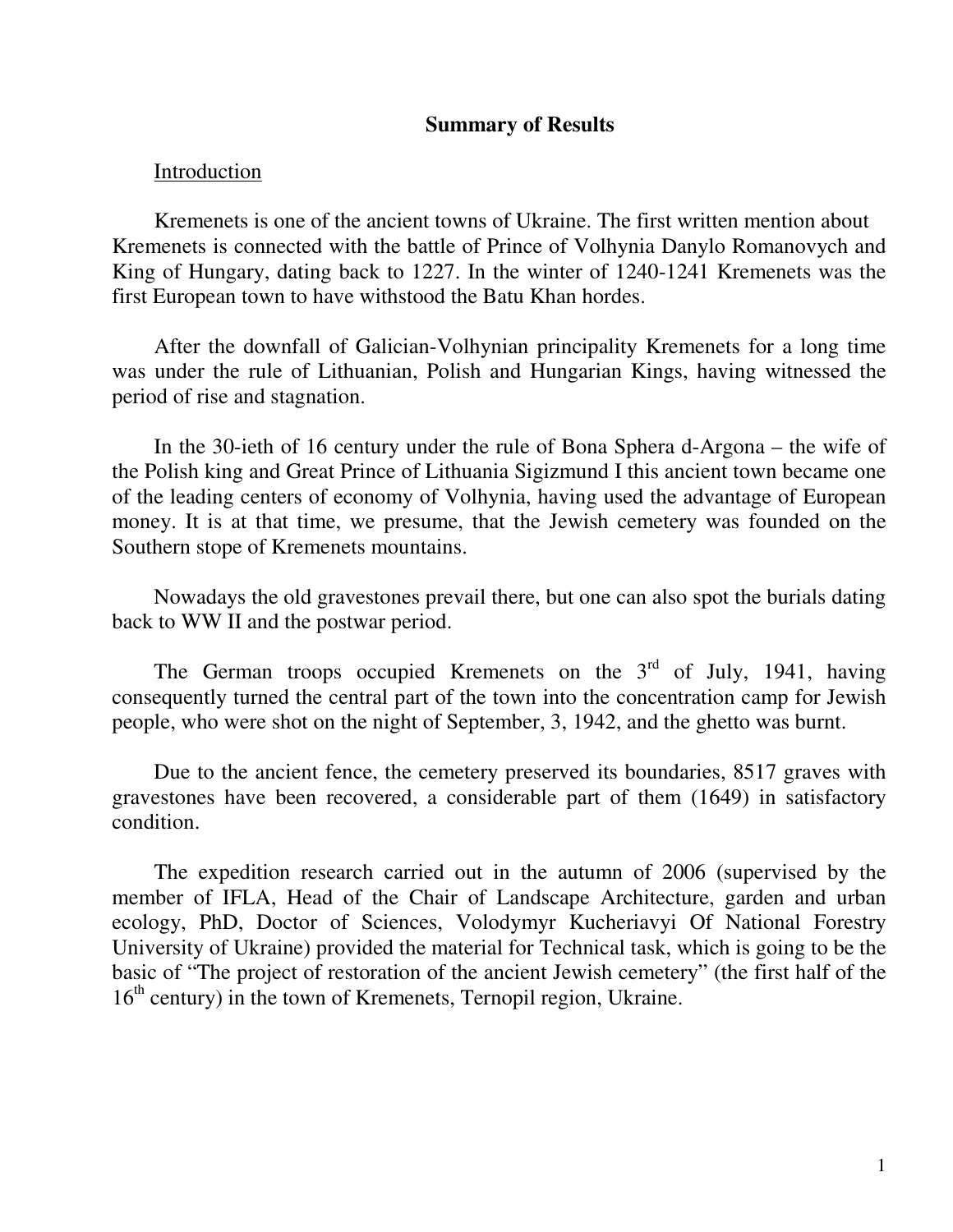The first stage of expedition works was an investigation of condition of burial places.

Main requirements made by customer had been completely implemented:

for stock-taking of tombstones the territory of the cemetery was prepared by cleaning out vegetation;

- contacts with tombstones were minimized;
- no tombstone and grave have been damaged;
- clear identification of each tombstone has been provided;
- tombstones have been numbered.

Using results of implemented investigations the conditions of tombstones and cemetery fence were determined, soil conditions and erosion processes having taken place on the slopes of the cemetery were studied, conditions of vegetation covering were described, transit spontaneous and pedestrian paths were determined.

The results of investigation are presented in six following sections:

Section 1. General description of landscape parcel.

Section 2. Evaluation of condition of burial places.

Section 3. Condition of the cemetery fence.

Section 4. Soils and erosion processes on the slopes of the cemetery.

Section 5. Vegetation covering of the cemetery.

Section 6. Road-path network.

## **Section 1. General description of landscape parcel.**

The cemetery is situated on the south slope of the hill included into Gologoro-Kremenetskyi mountain-ridge and is located not far from the highest point in this region - mountain Kremenetska (408m).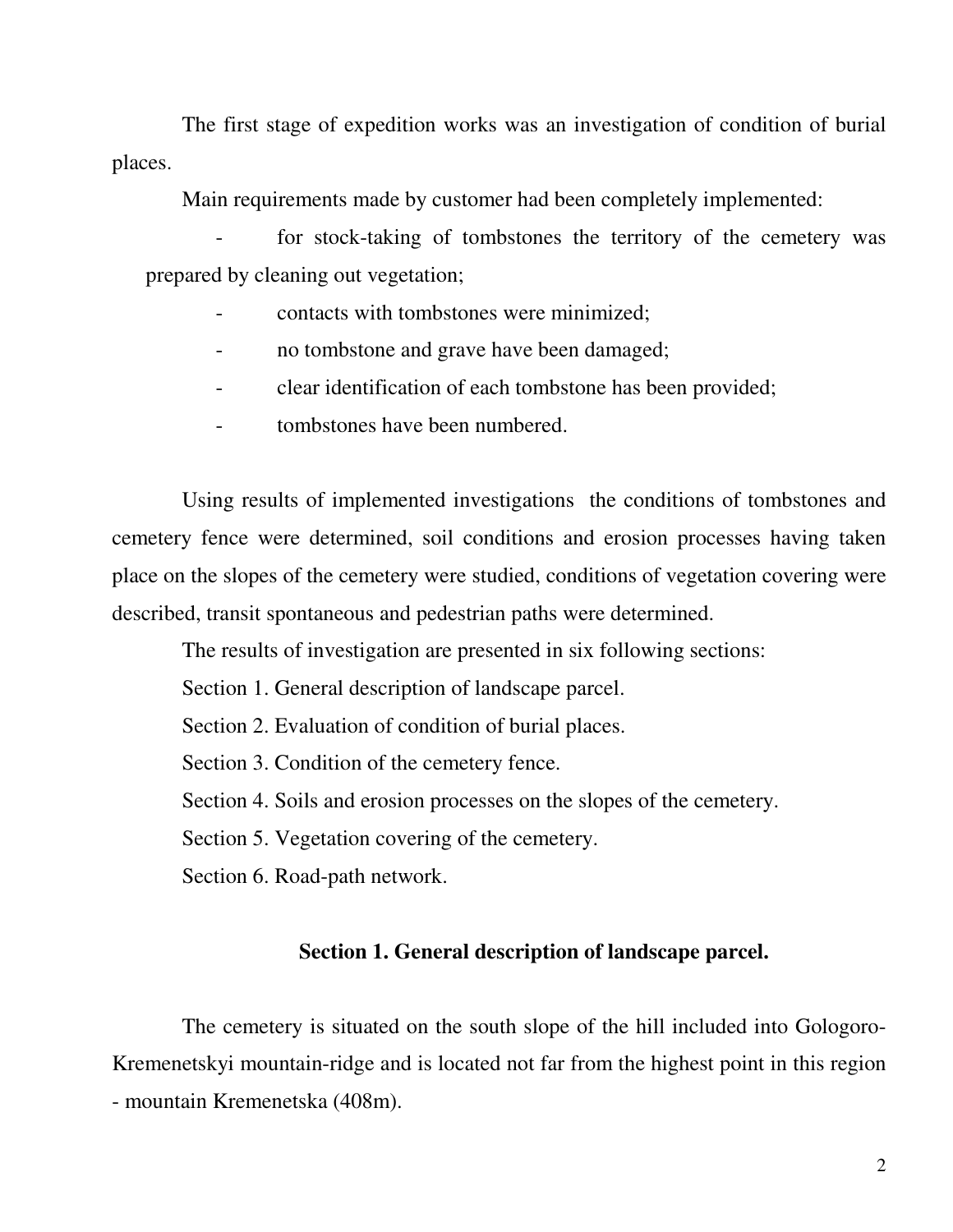So the landscape parcel and its environment panorama is very picturesque.

Kremenetski mountains consist of hilly formations with typical grey forest soils. On the territory of the cemetery they are mixed with bedrock and are slightly expressed. Existent structure of topsoil is unstable and easily influenced by erosion processes.

The first and the second entrances to the cemetery are in a deep valley of gully which encircles its territory from the south. Along the valley of gully the street Dzherelna lies. It connects the cemetery with the central historical part of the town. There is a path leading from the first entrance to the north boundary with several observation points from which it is opened up the panorama of the town lying in the valley and mountain Zamkova dominating in the east is opened. This scenery is especially effectively grasped from the place of the northern fence where several observation sites were spontaneously formed. In perspective this adjacent zone of upland could be included into the landscape-memorial complex of the cemetery.

From the upper observation points it is nice to overview the territory of the cemetery where besides places with tombstones darken during the time there are some free standing oaks and patterns of tree-bush thickets. Some green fragments, considering their picturesqueness and modern landscaping, could be left after reconstruction of vegetation covering.

In summer-autumn period owing to long time of desolation the slope looks like a continental meadow with rich flowering motley grass, which partially could be left in the places where tombstones are fully covered by the ground.

The western and the eastern parts of the cemetery are edged by ravines covered with tree-bush vegetation. This vegetation on the one hand is a peculiar protective buffer zone and on the other hand is a joining element with neighboring landscapes.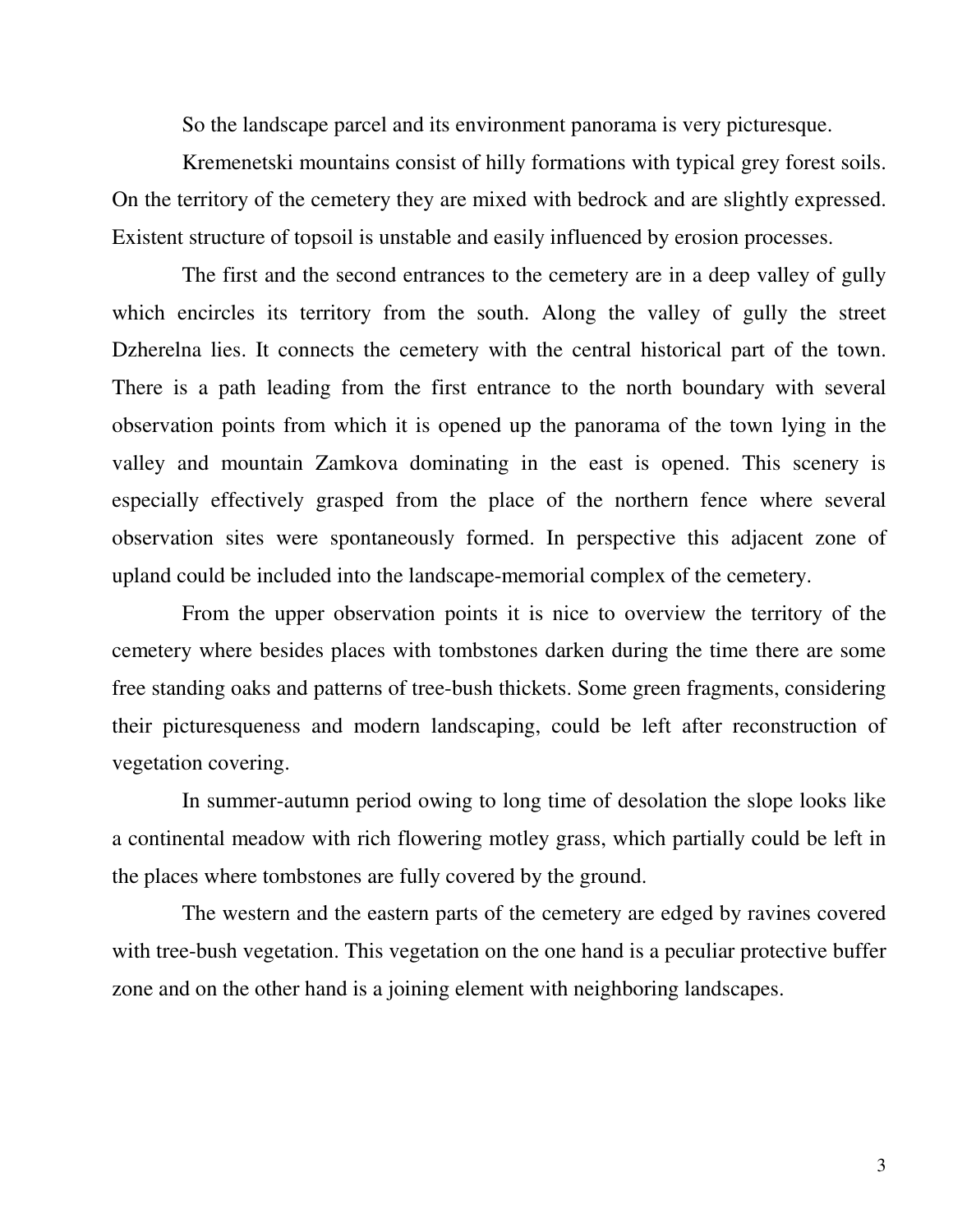#### **Section 2. Evaluation of condition of burial places.**

Cemetery contains 8517 graves discovered during the process of research works. Examination of graves was difficult because of their bad condition caused by long term influence of natural processes (rains, wind erosion, soil slides, overgrowing etc.) and also thoughtless human activity.

Results of graves examination are the following (fig. 1).



Fig.1. Condition of the tombstones of Jewish cemetery of town Kremenets.

- 1649 graves are in satisfactory condition and have comparatively presentable appearance. Other places of burial have the following defects: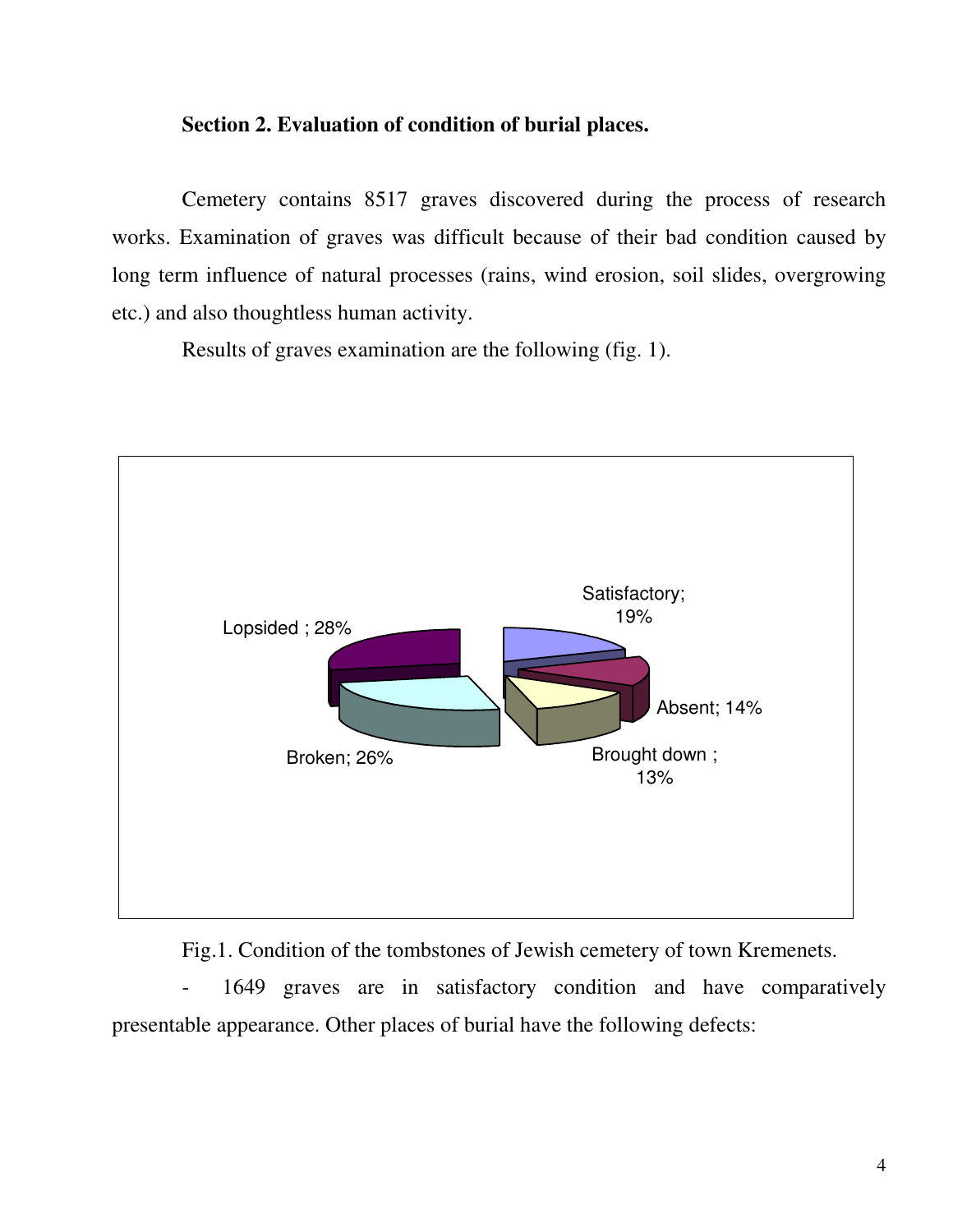- 2483 tombstones are lopsided; bigger part of them could be improved and transferred to the tombstones of previous category. We can also include to this category the tombstones, on which the epitaphs did not remain, so they have to be replaced;

- 2283 tombstones have disrupted integrity. Some part of them could be reconstructed by assembling separate wreckage, but some tombstones are so broken that they can not be restored. Among general number of accounted tombstones there are tombstones destroyed partially, i.e. only insignificant part of the tombstone is broken off. Such tombstones can be reconstructed using modern technologies;

- 1166 tombstones are fully brought down and lie in horizontal position; considerable part of them is covered with soil in consequences of action of erosion processes. We think that majority of them is acceptable for restoration and reversion to the previous condition.

In the places of 1216 graves the tombstones are totally absent, so for reconstruction of these parcels it is necessary to produce new tombstones made of the same materials.

Usually complex of tombstone consists of vertical and horizontal stones. As in the cemetery 3969 horizontal tombstones are absent then it would be expedient to renew this element of burial as well. Maybe part of the horizontal tombstones is deep under the ground but for recognition of this it is necessary to implement additional investigations.

In general it can be defined that majority of the graves in the cemetery require clearing from soil drifts created in consequences of water and wind erosion and gravitational processes (subsidence caused by influence of their own weight).

## **Section 3. Condition of the cemetery fence.**

The territory of the cemetery is encircled by the fence almost along all perimeter. The fence is a wall (width 0.8m) reveted of ashlar (sandstone), with the total length 624.54m. In some places the fence, despite the main function as a restriction of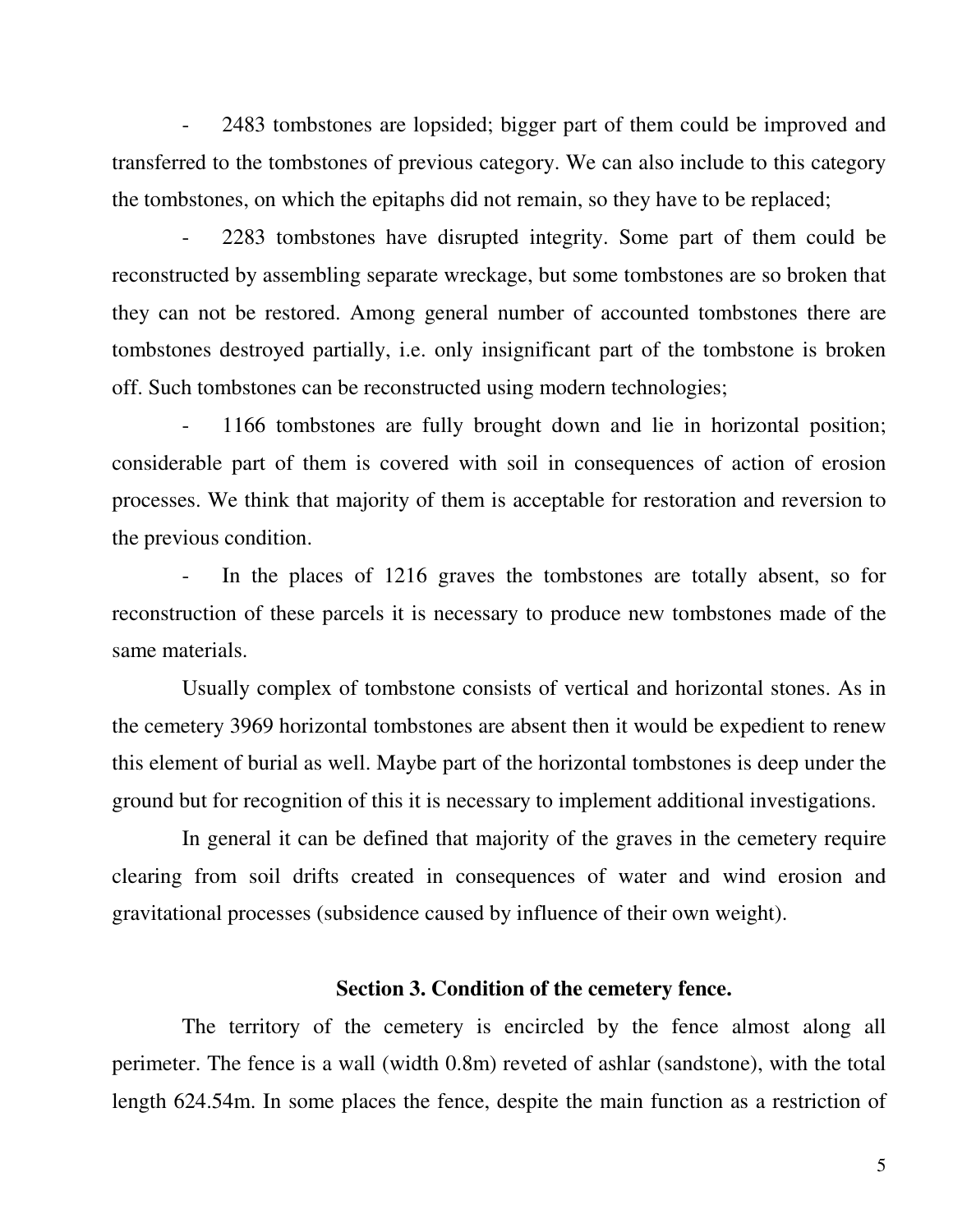spontaneous movements of visitors, has also a function of relieving wall protecting soil from a slide.

According to the degree of preservation the cemetery fence can be conventionally divided into three parts: totally destroyed, partially destroyed and with signs of destruction.

The totally destroyed fence has the length of 169.75m, only its basement is left. For its renovation it is necessary to restore the wall totally. For this purpose it is required to revet  $175.54m<sup>3</sup>$  of stone (if height of the fence is 1.2 m).

The partially destroyed fence is a wall with some gaps of different size where the stonewall is absent. The general length of this fence is 243.27m. To renovate this part of the fence it is necessary to add approximately  $48.6 \text{ m}^3$  of stone to the existent wall.

On those parts of the fence that were determined as in satisfactory condition it is necessary to implement slight reparation. It consists of supplementing absent stone. Such works have to be implemented on the plot of land 211.52 m long.

In some areas of the cemetery adjacent to the fence it is necessary to implement clearing of the wall from soil accumulated during longterm period and also from garbage brought by the inhabitants to one of the sites.

Indispensable condition for fence restoration is its renovation to the original form. For this purpose it is necessary to use original local stone and building mortar used when the primary fence was established.

The condition of the fence is shown on the scheme \_, attached, in the appendix.

## **Section 4. Erosion processes on the slopes of the cemetery.**

The main tasks of implementation of the soil investigation in the cemetery were:

- laying and description of soil profiles;
- soil sampling;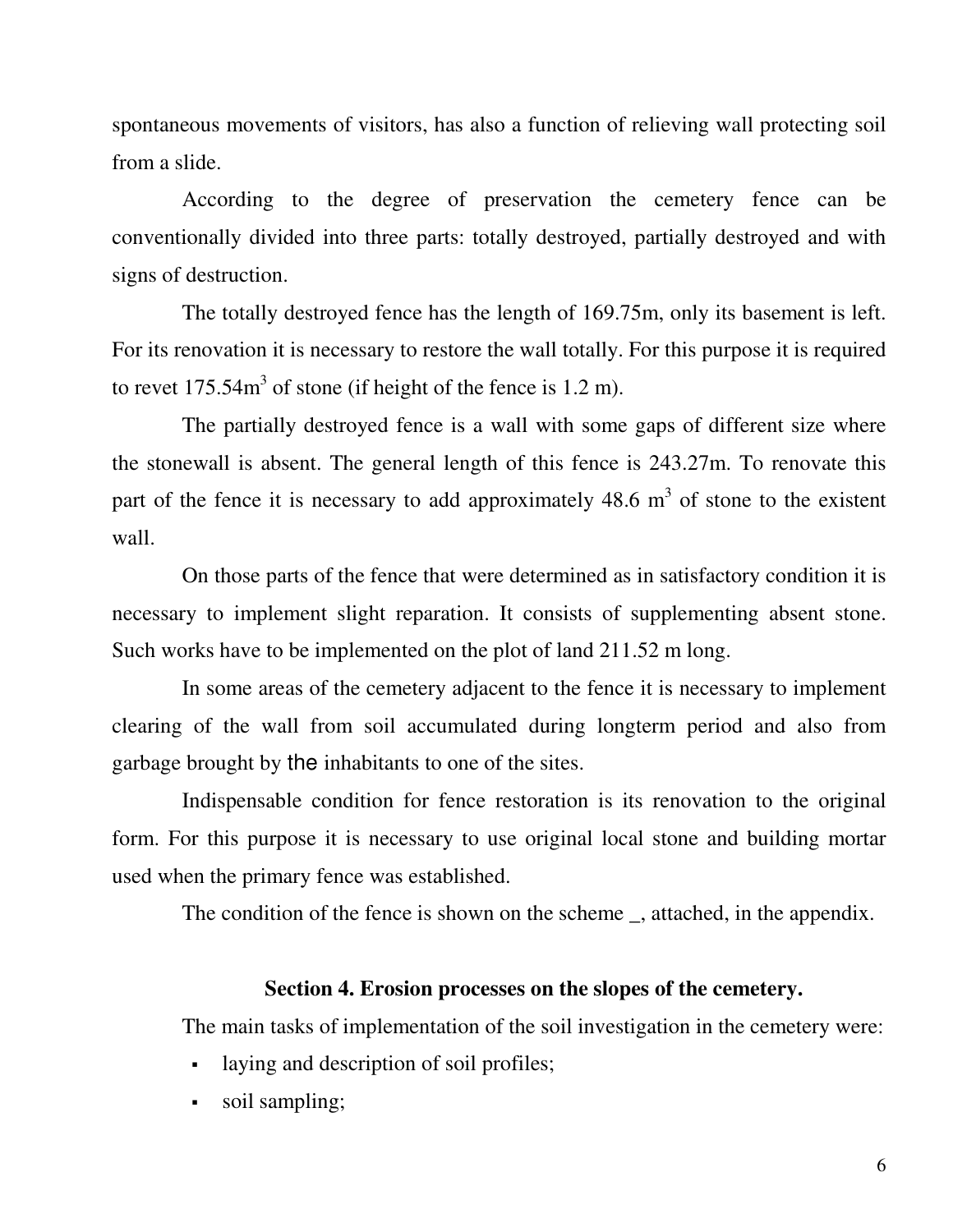- determination of physical-mechanical and chemical properties of soils;
- determination of influence of edaphic factor and vegetation cover of the park;
- determination of the degree of soil impairment and directions of soil erosion.

Thickness of bedding ranges from 1 till 5 cm, which corresponds to 2-5-year quantity of litter according to the weight.

Research of topsoil in this territory was implemented on four transects: north, east, south and west.

The scheme of location of soil trenches on the cemetery territory relatively to corners of the earth is shown on the scheme of soil sampling. In general 10 soil trenches were created, namely 3 soil profiles on the slope of the northern side, 1 on the slope of the eastern side,  $\frac{3}{2}$  on the slope of the south side and  $\frac{3}{2}$  soil profiles on the slope of the western side.

Physical-mechanical properties of topsoil of the cemetery territory are shown in the table 1.

Density of top layer of soil ranges within the bounds of  $0.98 - 1.32$  g/cm<sup>3</sup>. Type of soil according to density is normal, compacted and strongly compacted. Density of solid phase of soil is from 2,35 till 2,49 g/cm<sup>3</sup>.

Field moisture of soil ranges within the bounds of  $16,01 - 24,12$  % and depends on slope exposition and altitude of sampling. Thus, the upper part of slopes is characterized by less field moisture than the bottom. In this way the obtained results show that samples  $N_2$  – 16,01%,  $N_2$  – 14,71%,  $N_2$ 8 – 16,01% have less porosity in contrast to the west slope (sample  $\mathcal{N} \geq 10 - 22,32\%$ ), and to the north slope (sample  $\mathcal{N} \geq 9$  is 22,32%).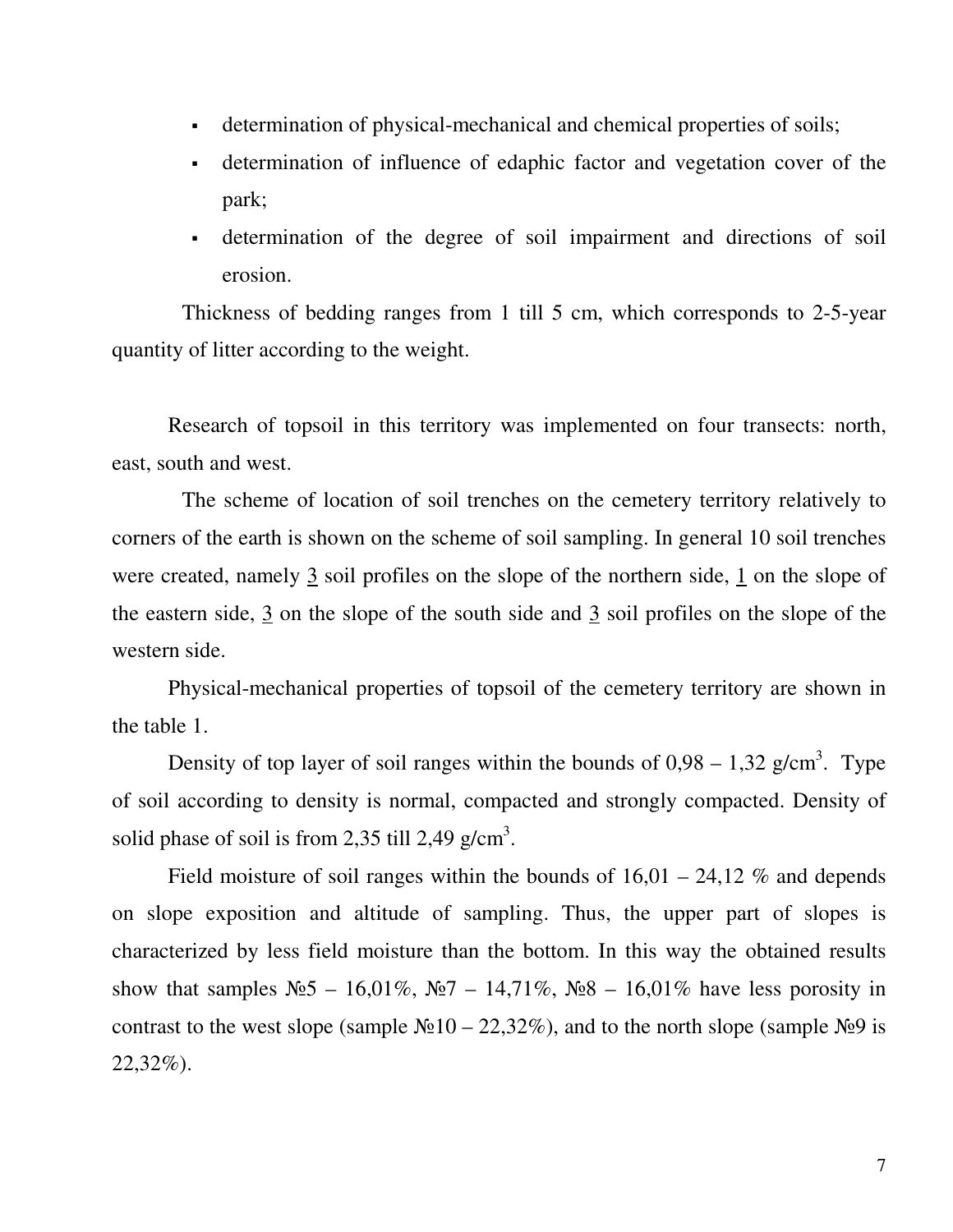General porosity of soil is changing from 43,8% till 59,55%. The least porosity has been fixed in the bottom part of the slope near the cemetery entrance, not far from the path. Aeration degree ranges within the bounds of  $40,41 - 73,50\%$ .

Chemical properties of topsoil of the cemetery territory are presented in table 2.

Analysis of results has shown that pH of water extract of all the samples taken exceeding 7 units and ranges within the bounds 6,75-7,7 units. Soils are alkaline and alkalescent.

Percentage content of humus in topsoil of the park does not exceed 3,52% and is decreasing down along the profile and in the places where erosion processes are observed. Maximum values of percentage content of humus are fixed in upper strata of soil profile of southern part of the cemetery (sample  $N_24 - He - 3.53 \%$  of humus;  $N_24 -$ He  $-3.49\%$  of humus). In these places there is grass covering with the highest density.

On some slopes the thickness of strata is changing and extraction of parent material on the surface is observed in consequence of erosion processes.

Impaired and filled-up soils of the cemetery are influenced by linear and area erosion. The process shows gullied linear character of flow off and decreasing of humus in the upper part of the slope and its accumulation in the bottom zone (scheme of soil sampling, table 1).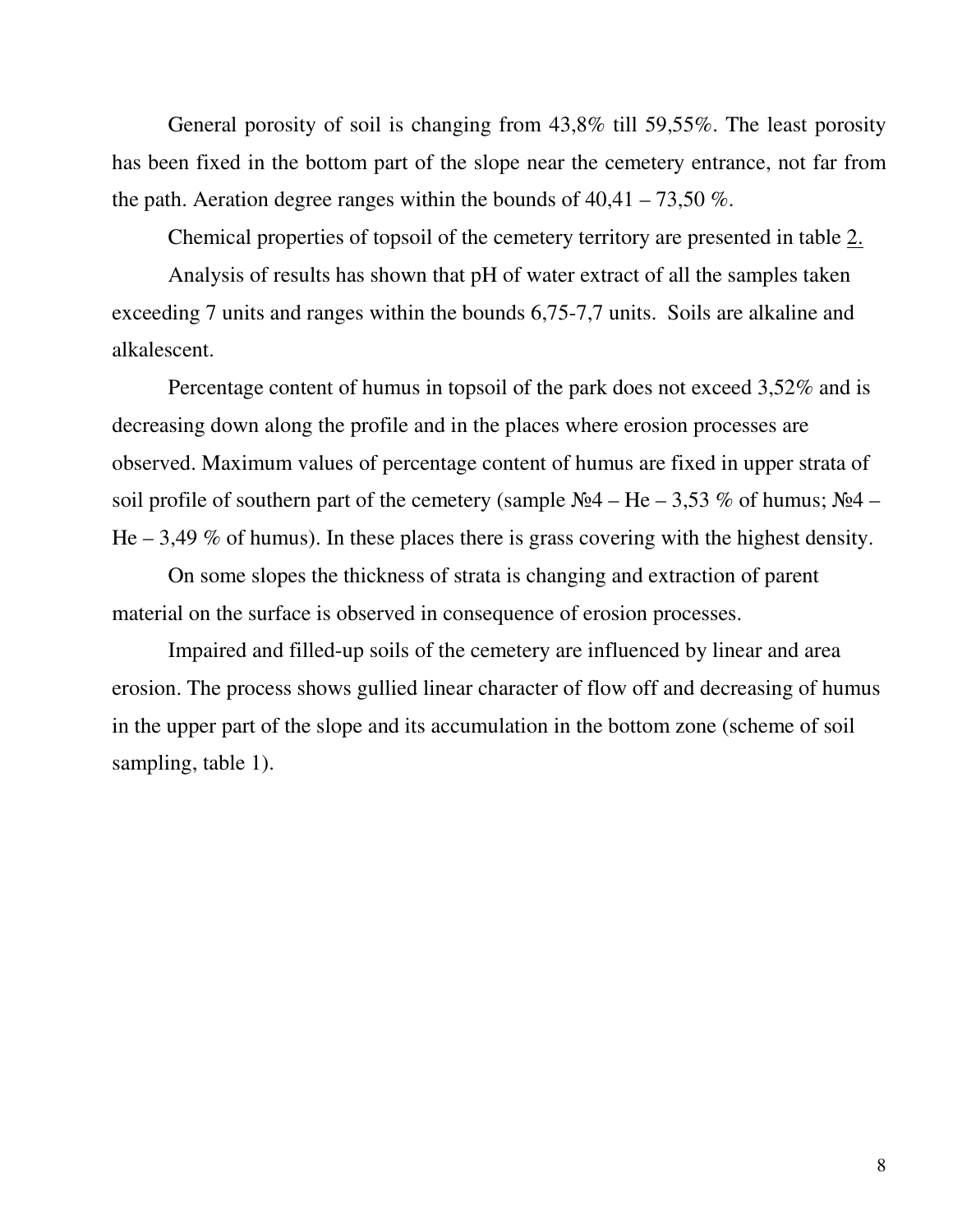# **Physical-mechanical properties of topsoil of territory of Jewish cemetery**

Table 1

| N <sub>o</sub>          | d1,               | Soil type according | d2,               | <b>Field</b> | <b>Hygroscopic</b> | <b>Soil</b> | <b>Soil</b> | <b>Aeration</b> |
|-------------------------|-------------------|---------------------|-------------------|--------------|--------------------|-------------|-------------|-----------------|
|                         | soil              | to density          | g/cm <sup>3</sup> | moisture,    | water,             | porosity,   | aeration,   | degree,         |
|                         | density,          |                     |                   | $W, \%$      | Wh                 | $V\%$       | Vaer.       | $\%$            |
|                         | g/cm <sup>3</sup> |                     |                   |              |                    |             |             |                 |
| $\mathbf{1}$            | 1,32              | strongly compacted  | 2,35              | 18,22        | 0,125              | 43,80       | 19,76       | 45,11           |
| $\overline{2}$          | 1,24              | compacted           | 2,39              | 16,69        | 0,227              | 48,20       | 27,51       | 57,08           |
| 3                       | 1,29              | strongly compacted  | 2,48              | 17,42        | 0,189              | 48,05       | 25,58       | 53,23           |
| $\overline{\mathbf{4}}$ | 1,18              | compacted           | 2,47              | 24,12        | 0,272              | 52,23       | 23,76       | 45,50           |
| 5                       | 1,14              | normal              | 2,42              | 16,01        | 0,233              | 52,83       | 34,58       | 65,46           |
| 6                       | 1,2               | compacted           | 2,47              | 23,76        | 0,164              | 51,37       | 22,86       | 44,50           |
| $\overline{7}$          | 1,12              | normal              | 2,41              | 14,71        | 0,216              | 53,56       | 37,08       | 69,23           |
| 8                       | 0,98              | normal              | 2,42              | 16,10        | 0,319              | 59,55       | 43,77       | 73,50           |
| 9                       | 1,24              | compacted           | 2,49              | 22,41        | 0,208              | 50,20       | 22,41       | 44,64           |
| <b>10</b>               | 1,28              | strongly compacted  | 2,46              | 22,32        | 0,166              | 47,94       | 19,37       | 40,41           |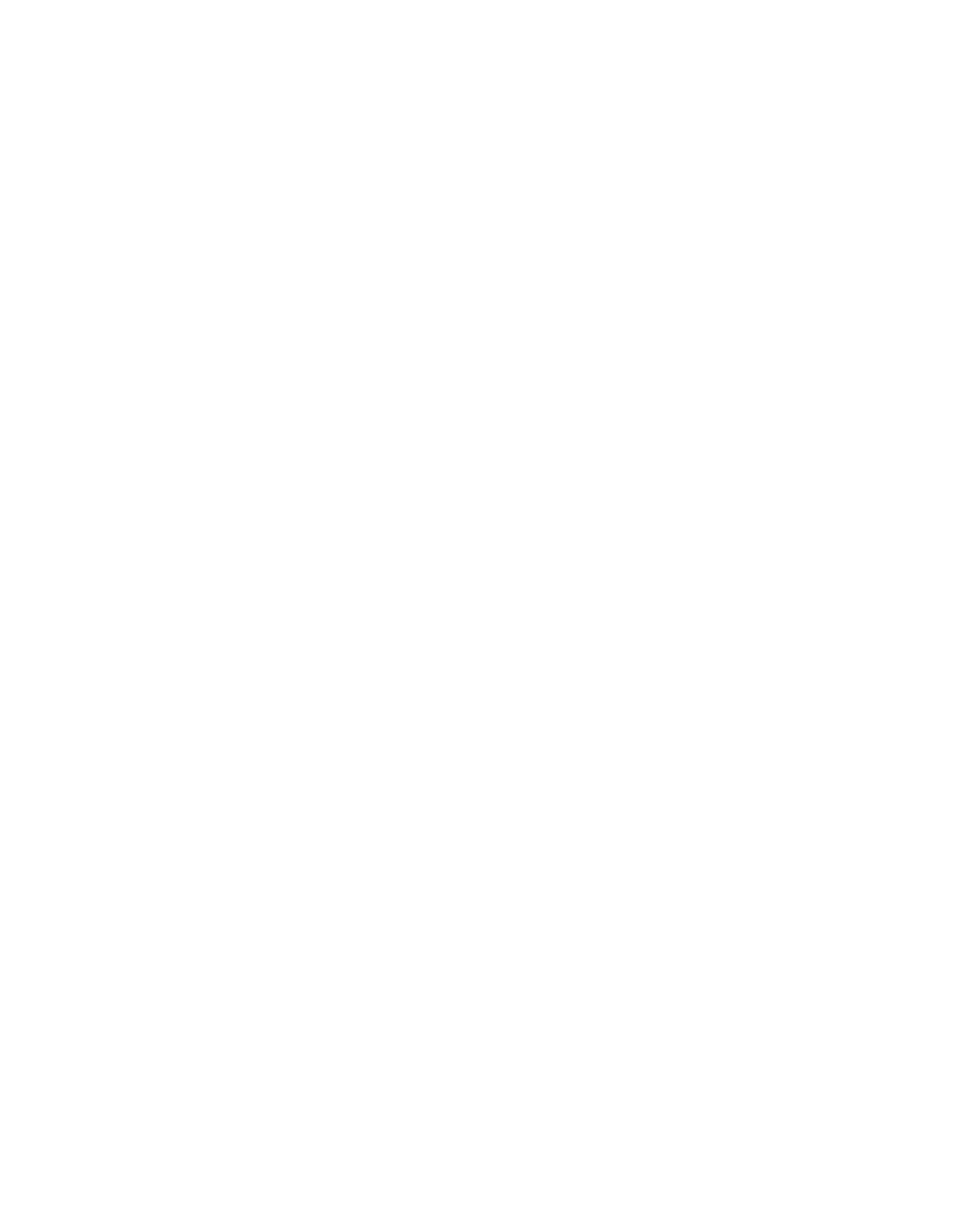| N <sub>o</sub> | Stratum index | Stratum,  | $pH(H_2O)$ | Humus, $%$ |
|----------------|---------------|-----------|------------|------------|
|                |               | thickness |            |            |
| $\mathbf{1}$   | He            | $2 - 17$  | 7,35       | 2,53       |
| 2              | He            | $2 - 20$  | 7,69       | 3,16       |
| 3              | He            | $2-19$    | 6,82       | 2,98       |
| $\overline{4}$ | He            | $2 - 20$  | 6,75       | 3,52       |
| 5              | He            | $2 - 20$  | 7,3        | 2,90       |
| 6              | He            | $2 - 20$  | 7,35       | 1,99       |
| 7              | He            | $3-16$    | 7,5        | 2,16       |
| 8              | He            | $2 - 20$  | 7,62       | 3,49       |
| 9              | He            | $2 - 19$  | 7,7        | 2,86       |
| 10             | He            | $2 - 20$  | 7,67       | 1,95       |

Chemical properties of topsoil of territory of Jewish cemetery Northern direction

#### **Section 5. Vegetation covering of the cemetery.**

The territory of the cemetery is covered with bushy grass covering and parcels of tree-bush thickets.

In the grass phytocenosis the Filipendula vugaris dominates, its height achieves 1 m. Stenactis annua, Carax nana, Lonaria vulgaris, Hipericum perforatum, Potentila repers, Enigeronica Canadensis, Tilipendula vulgaris Moendi are widely represented. Herbage is so dense and high that in some places it hides tombstones.

Tree-bush phytocenosis is represented by the following groups: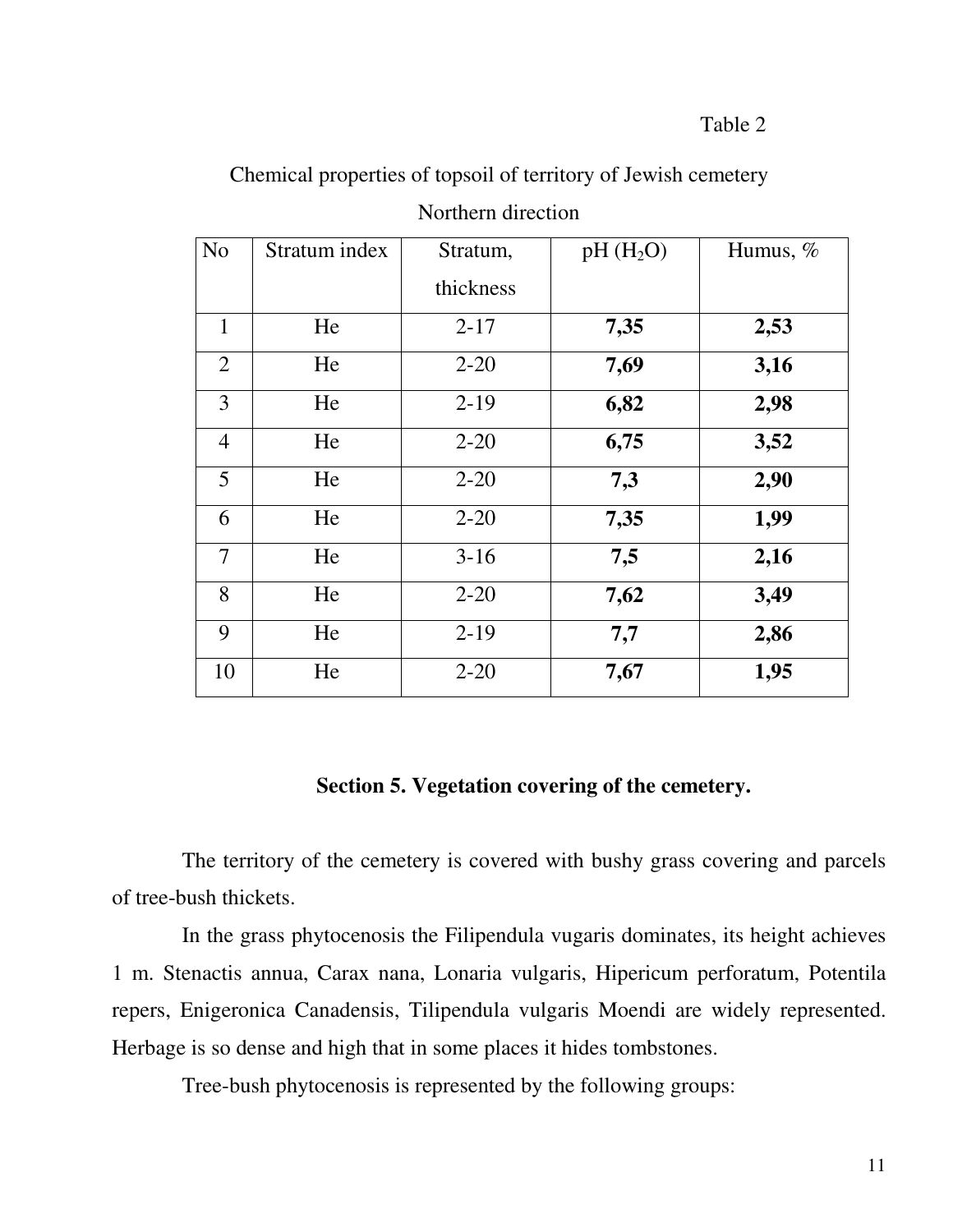- 1. parcel  $\mathcal{N}$ <sup>0</sup> 4Haz. 2Pl. 1P. 1G.r. 1N.m. 1Wic. + O + H
- 2. parcel  $\mathcal{N} \circ 2 = 3W$ . 2Ez. 1W.n. 1P. 1Bl. 1Pl. 1G.r. + N.m. + Wic. + H.
- 3. parcel  $N_2$  6N.m. 3W. 1Wic. + H. + As.
- 4. parcel  $N_24$  3W.n. 3P. 2Pl. 2Ap. + N.m. + As.
- 5. parcel  $N_2$  6G.r. 2H. 1Pl. 1Wic. + N.m. + H.
- 6. parcel  $N_2 6$  10 As. + H.
- 7. parcel  $N_2$  4H. 4El. 2N.m. + H.
- 8. parcel  $N<sub>2</sub>8$  5Haz. 5P. + H.

Haz. – Hazel

- N.m. Norway maple
- Wic. Wicken (Crataegus monogyna)

Pl. – Plum-tree

- P. Pear-tree
- G.r. Guelder-rose(Viburnum opulus)
- W. Willow
- El. Elder
- W.n. Walnut (Juglans regia)
- Bl. Blackberry (Rubus)
- As. Ash-tree
- O. Oak
- Ap. Apple tree
- H. Hornbeam

#### **Section 6. Path-road network.**

Path-road network of the cemetery has a transit character, as it is used for pedestrian traffic across all territory of the cemetery.